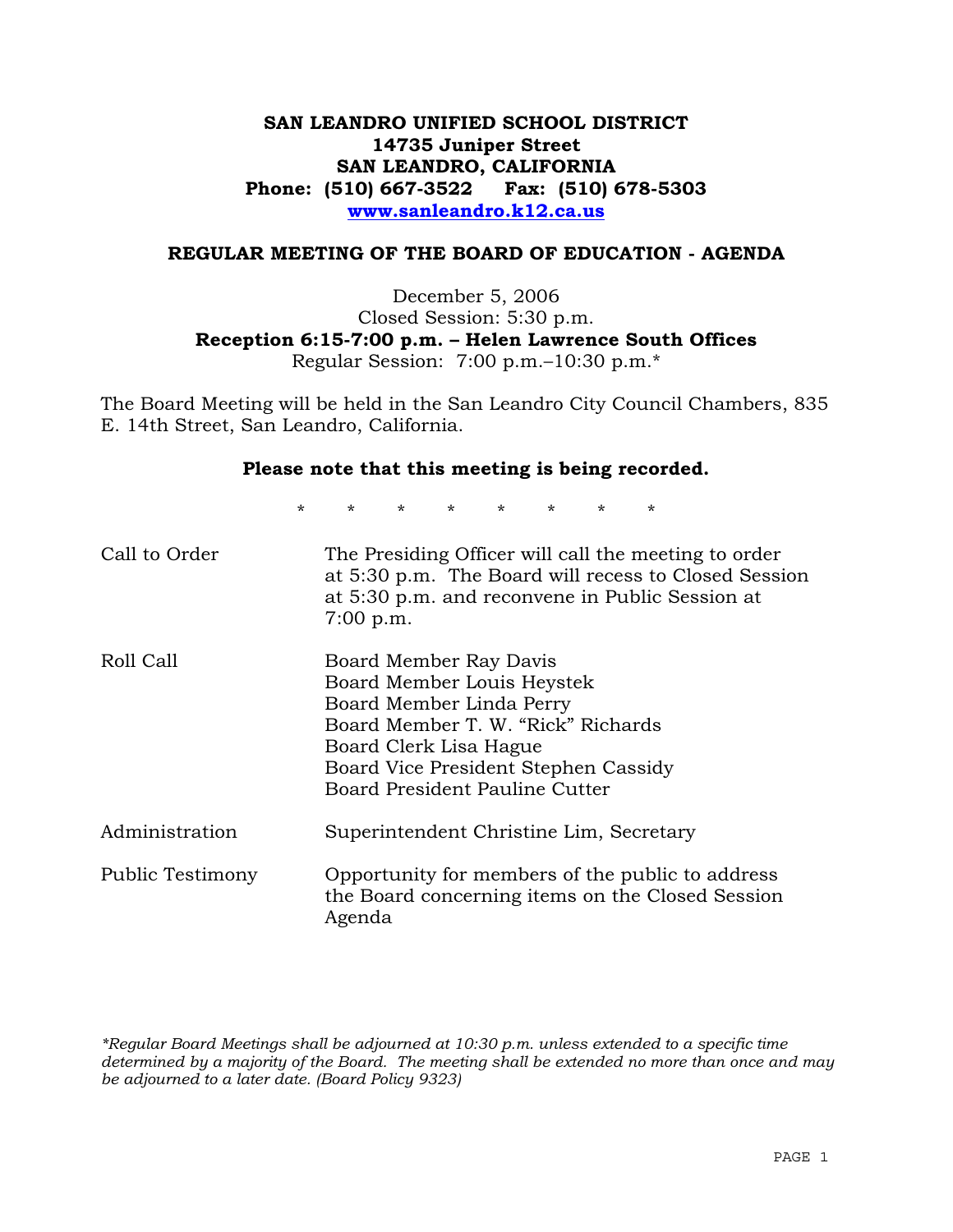Prior to the Public Session, the Board will meet in Closed Session pursuant to Education Code Section 35146 and 48918(c), and Government Code Section 54957, and 54956.9.

- a) Student Expulsions
- b) Public Employees Discipline/Dismissal/Release
- c) Conference with Legal Counsel Existing Litigation

| Report Closed<br><b>Session Action</b> | Motion __________ Second __________ Vote ________               |                                                                                                                                                                                                                                                                                                                                                                                                                                                                                                                                                                                                                                                                                                                                                                                                                                                                                                                                                                                                                        |
|----------------------------------------|-----------------------------------------------------------------|------------------------------------------------------------------------------------------------------------------------------------------------------------------------------------------------------------------------------------------------------------------------------------------------------------------------------------------------------------------------------------------------------------------------------------------------------------------------------------------------------------------------------------------------------------------------------------------------------------------------------------------------------------------------------------------------------------------------------------------------------------------------------------------------------------------------------------------------------------------------------------------------------------------------------------------------------------------------------------------------------------------------|
| Pledge of Allegiance                   |                                                                 |                                                                                                                                                                                                                                                                                                                                                                                                                                                                                                                                                                                                                                                                                                                                                                                                                                                                                                                                                                                                                        |
| Approve Agenda                         | 2006<br>Motion ____________ Second _____________ Vote _________ | Approve the Regular Meeting Agenda of December 5,                                                                                                                                                                                                                                                                                                                                                                                                                                                                                                                                                                                                                                                                                                                                                                                                                                                                                                                                                                      |
| Legal Statement                        | 54954.2(a)                                                      | Members of the audience who wish to address the<br>Board are asked to complete the yellow card available at<br>the entrance and submit it to the Board's Administrative<br>Assistant. Speakers who have completed the card will be<br>called when the item is reached on the agenda or, for<br>non-agenda items, during the Public Testimony. Cards<br>are to be turned in before the item is reached on the<br>agenda. Please note that this meeting is being recorded.<br>State law prohibits the Board of Education from taking<br>any action on or discussing items that are not on the<br>posted agenda except to A) briefly respond to statements<br>made or questions posed by the public in attendance; B)<br>ask questions for clarification; C) provide a reference to a<br>staff member or other resource for factual information in<br>response to the inquiry; or D) ask a staff member to<br>report back on the matter at the next meeting and/or put<br>it on a future agenda. (Government Code Section |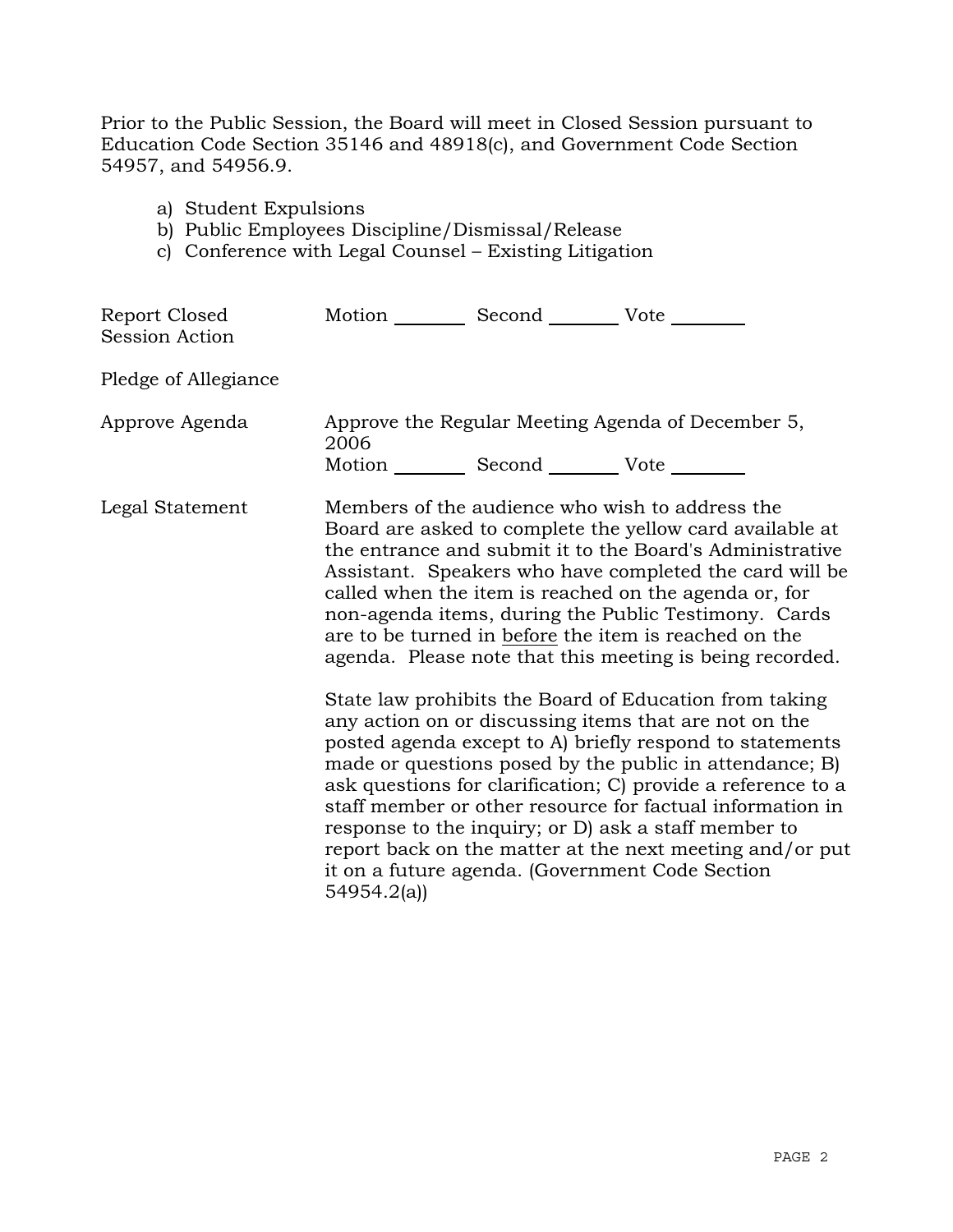# **ACTION**

#### General Services

1.1-A Certification of Election Staff Recommendation: Approve to accept the Certification of the November 7, 2006, Election results as provided will be sent by by the Alameda County Registrar of Voters. Motion Second Vote Per Registrar of Voters, certification Fed Ex Dec. 1. Will be distributed at Board meeting

#### **SWEARING IN OF RE-ELECTED AND NEWLY ELECTED BOARD MEMBERS**

- Mike Katz-Lacabe
- Pauline Cutter
- Lisa Hague

## **PRESENTATIONS**

- Certificates of Commendation will be presented to the following Eden Area Regional Occupational Program (ROP) "Students of the Month" for November 2006:
	- Martin Pena Welding/Metal Fabrication
	- Juan Lara-Diaz San Leandro Academy
- 
- Certificates of Commendation will be presented to District custodians, Darryl Shields, Monroe/Muir; Alberto Lara, Garfield/Muir; Valentin Reyes, Head Custodian, Monroe; Don Biladeau, Glazier; Greg Dyer, Maintenance and Operations Supervisor; and Billy Campbell, Lead Custodian for their united effort in preparing the Adult School for their grand opening ceremony.
- John Muir Middle School and San Leandro High School were recently granted AVID National Demonstration School status. Certificates of Commendation will be presented to John Muir Middle School Principal Belen Magers and AVID Coordinator Charles Leming, and San Leandro High School Principal Amy Furtado and AVID coordinator Karl Debro, and for their accomplishment.
- \* The District takes student and staff safety seriously and continuously evaluates the effectiveness of all safety procedures and programs. To that end, David Lorden, Director of Student Support Services, will be presenting work that has been done as it relates to the following three areas:
	- x **Uniform Discipline Procedures**: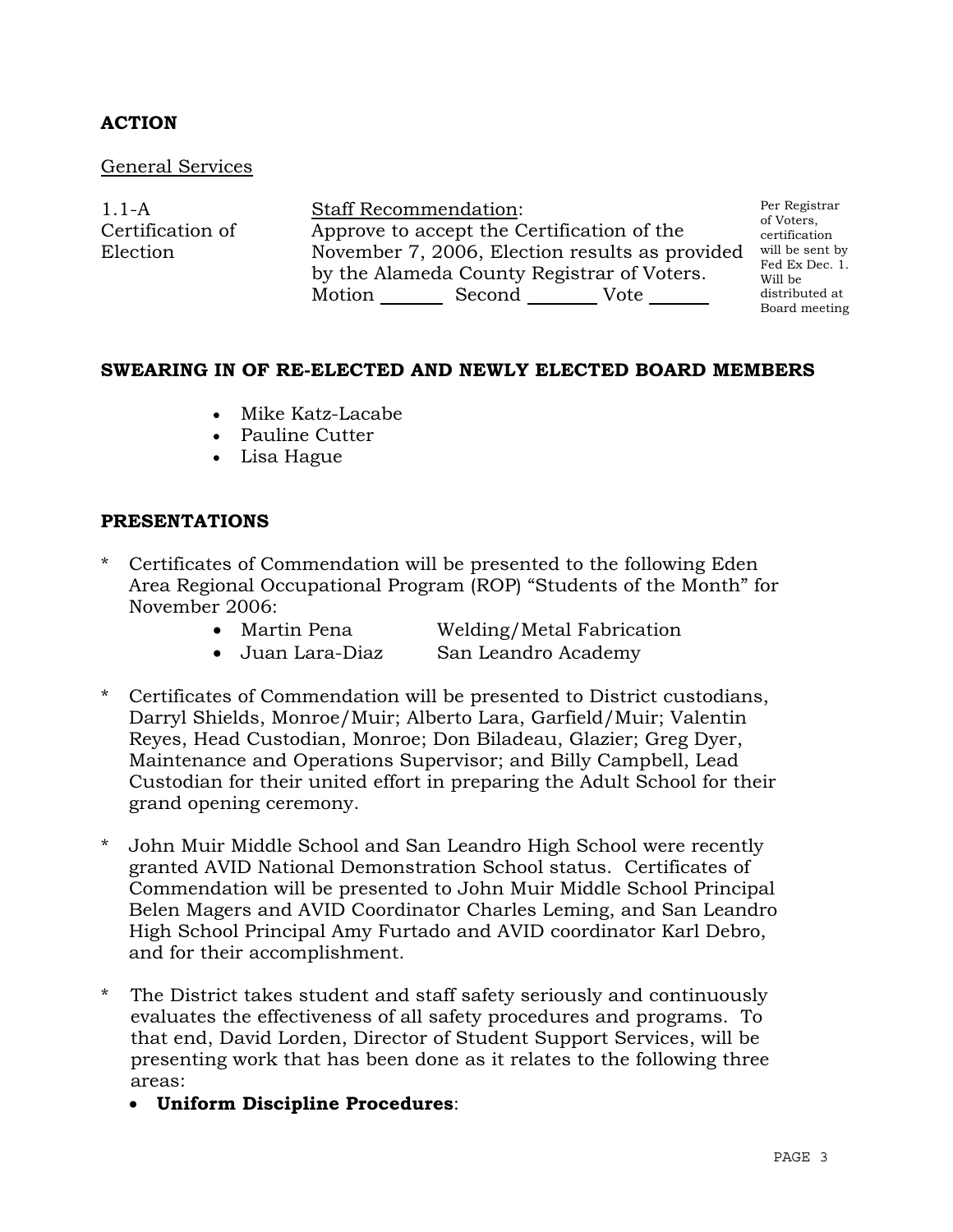Procedures developed across all elementary and secondary schools to ensure consistent implementation of school rules and consequences

- x **Suspension/Expulsion Process**: Step by step process that the district follows when a student has committed an expellable offense
- x **School Safety Plans:**  Highlights of all updated School Safety Plans

The presentation will also include data related to suspension and expulsions.

| <b>REPORTS –</b> | <b>Student Representatives' Reports</b> |
|------------------|-----------------------------------------|
| 8 p.m. – Time    |                                         |
| Specific         |                                         |

## **PUBLIC TESTIMONY ON NON-AGENDA ITEMS**

**REPORTS** Correspondence Superintendent's Report Board Committee Reports

- $\bullet$  Communication
- $\bullet$  Finance

Board Representatives' Reports

• Alameda County School Boards Assn.

# **CONSENT ITEMS**

These items are considered routine and may be enacted by a single motion. At the request of any member of the Board, any item on the consent agenda shall be removed and given individual consideration for action as a regular agenda item.

#### General Services

1.1-C Approval of Board Minutes – November 7, held on November 7, 2006. 2006 Staff Recommendation: Approve the minutes of the regular board meeting Motion Second Vote

# Human Resources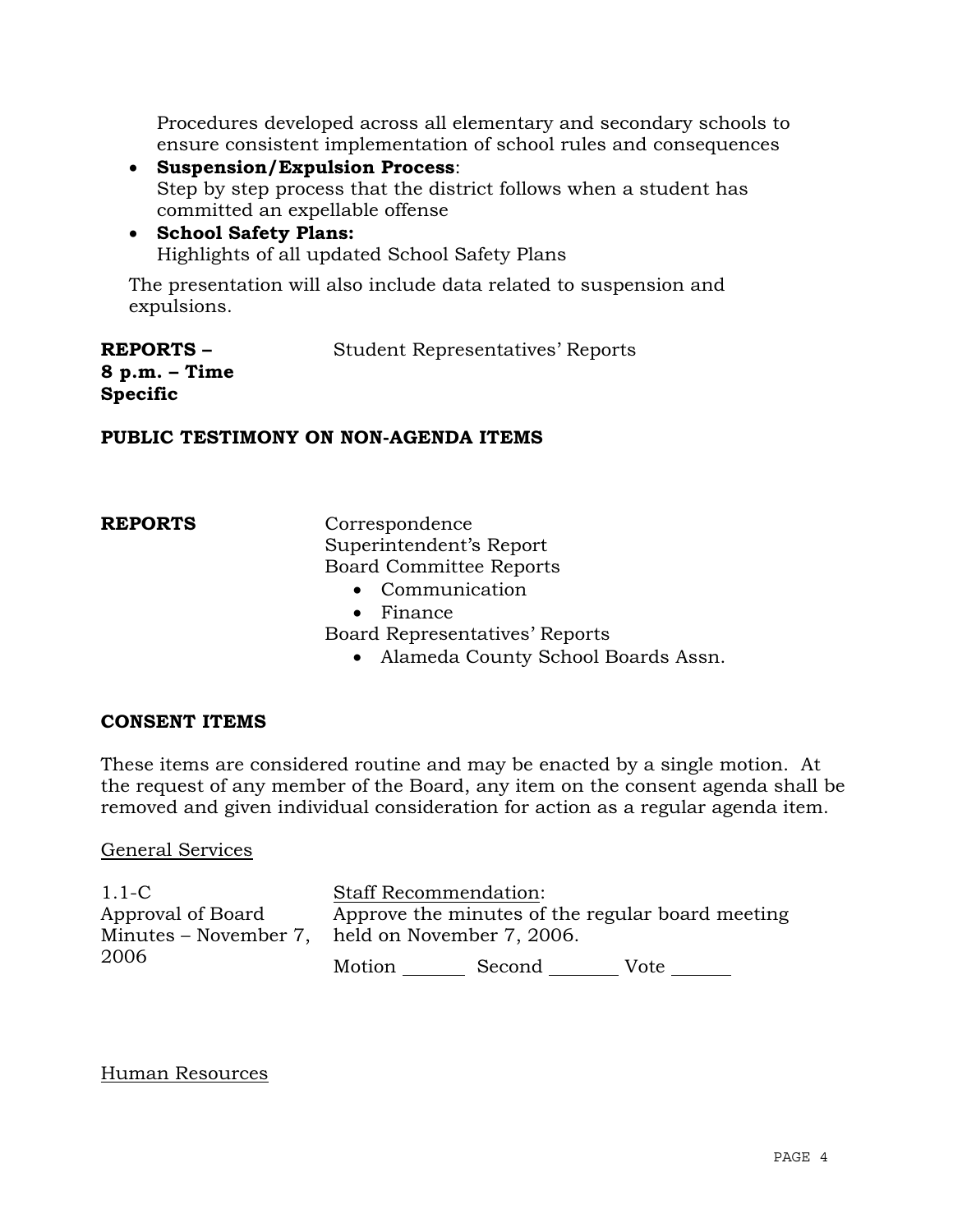| $2.1 - C$<br>Acceptance of<br>Personnel Report                                                 | <b>Staff Recommendation:</b><br>Accept Personnel Report as submitted.<br>Motion _________ Second _________ Vote _______                                                                                                                                                                               |  |  |
|------------------------------------------------------------------------------------------------|-------------------------------------------------------------------------------------------------------------------------------------------------------------------------------------------------------------------------------------------------------------------------------------------------------|--|--|
| $2.2 - C$<br>Resolution #06-48,<br>Variable Term Waiver<br>Request                             | <b>Staff Recommendation:</b><br>Adopt Resolution #06-48 authorizing certificated<br>staff to teach with a Variable Term Waiver.                                                                                                                                                                       |  |  |
|                                                                                                | Motion __________ Second __________ Vote _______                                                                                                                                                                                                                                                      |  |  |
| <b>Educational Services</b>                                                                    |                                                                                                                                                                                                                                                                                                       |  |  |
| $3.1 - C$<br>Non-Public School<br>Contracts                                                    | Staff Recommendation:<br>Approve the Non-Public School Contracts for<br>Special Education Students.                                                                                                                                                                                                   |  |  |
|                                                                                                | Motion _________ Second __________ Vote _______                                                                                                                                                                                                                                                       |  |  |
| $3.2-C$<br>School Safety Plans,<br>2006-2007                                                   | Staff Recommendation:<br>Approve the 2006-2007 School Safety Plans or<br>Garfield, Jefferson, Madison, McKinley, Monroe,<br>Roosevelt, Washington, Wilson Elementary<br>Schools, John Muir, Bancroft Middle Schools, San<br>Leandro High School, Lincoln/Lighthouse, and<br>San Leandro Adult School. |  |  |
|                                                                                                | Motion _________ Second __________ Vote _______                                                                                                                                                                                                                                                       |  |  |
| $3.3 - C$<br>Discard Obsolete Core<br>and Supplemental<br><b>Instructional Materials</b>       | Staff Recommendation:<br>Approve the request to discard obsolete and core<br>and supplemental instructional materials per<br>Board Policy 3270.<br>Motion __________ Second __________ Vote _______                                                                                                   |  |  |
| $3.4-C$<br>Addendum to the<br>Single School Plan for<br>Wilson Elementary<br>School, 2006-2007 | Staff Recommendation:<br>Approve the addendum to the Single School Plan<br>for Wilson Elementary School for 2006-2007.<br>Motion _________ Second __________ Vote _______                                                                                                                             |  |  |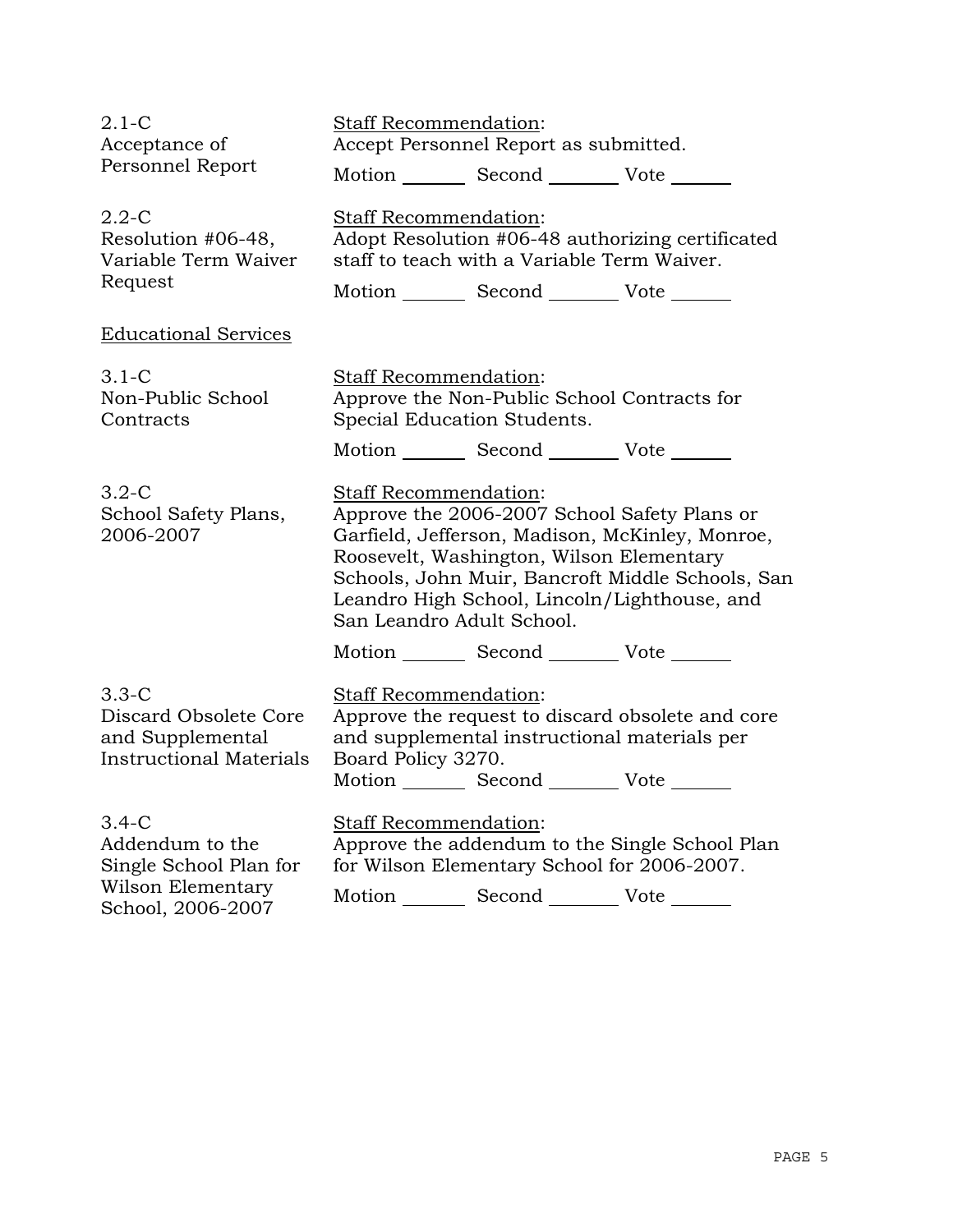| $3.5-C$<br>Proposed Site<br>Discretionary Block<br>Expenditure Plan for<br>Bancroft and John<br>Muir Middle Schools | Staff Recommendation:<br>Middle Schools.                                                                                                                       | Approve the proposed Discretionary Block<br>Expenditure Plan for Bancroft and John Muir<br>Motion Second Vote                               |                                                                                                      |
|---------------------------------------------------------------------------------------------------------------------|----------------------------------------------------------------------------------------------------------------------------------------------------------------|---------------------------------------------------------------------------------------------------------------------------------------------|------------------------------------------------------------------------------------------------------|
| $3.6-C$<br>Proposed Stipulated<br>Expulsion                                                                         | <b>Staff Recommendation:</b><br>student E7-06/07.                                                                                                              | Motion _________ Second __________ Vote _______                                                                                             | Approve the stipulated expulsion recommendation<br>from the Director of Student Support Services for |
| <b>Business, Operations and Facilities</b>                                                                          |                                                                                                                                                                |                                                                                                                                             |                                                                                                      |
| $4.1 - C$<br>Ratification of Payroll                                                                                | <b>Staff Recommendation:</b><br>\$4,395,828.79.                                                                                                                | Ratify October 2006 payroll in the amount of                                                                                                |                                                                                                      |
|                                                                                                                     |                                                                                                                                                                | Motion _________ Second __________ Vote _______                                                                                             |                                                                                                      |
| $4.2-C$<br>Approval of Bill<br>Warrants                                                                             | <b>Staff Recommendation:</b><br>the amount of \$8,360,718.87.                                                                                                  | Motion _________ Second __________ Vote _______                                                                                             | Approve Bill Warrants #88398577-88414373 in                                                          |
| $4.3-C$<br>Resolution #06-49 to<br>Declare Certain<br>Equipment Surplus<br>and/or Obsolete.                         | <b>Staff Recommendation:</b>                                                                                                                                   | Adopt Resolution #06-49 to declare certain<br>and condition of the designated equipment.<br>Motion _________ Second __________ Vote _______ | equipment surplus and/or obsolete due to the age                                                     |
| $4.4-C$<br>Resolution #06-50,<br><b>Schools Excess</b><br>Liability Fund Joint<br>Powers Authority                  | <b>Staff Recommendation:</b><br>Adopt Resolution #06-50, declaring withdrawal of<br>membership in the Schools Excess Liability Fund<br>Joint Powers Authority. |                                                                                                                                             |                                                                                                      |
| (SELF)                                                                                                              |                                                                                                                                                                | Motion _________ Second _________ Vote _______                                                                                              |                                                                                                      |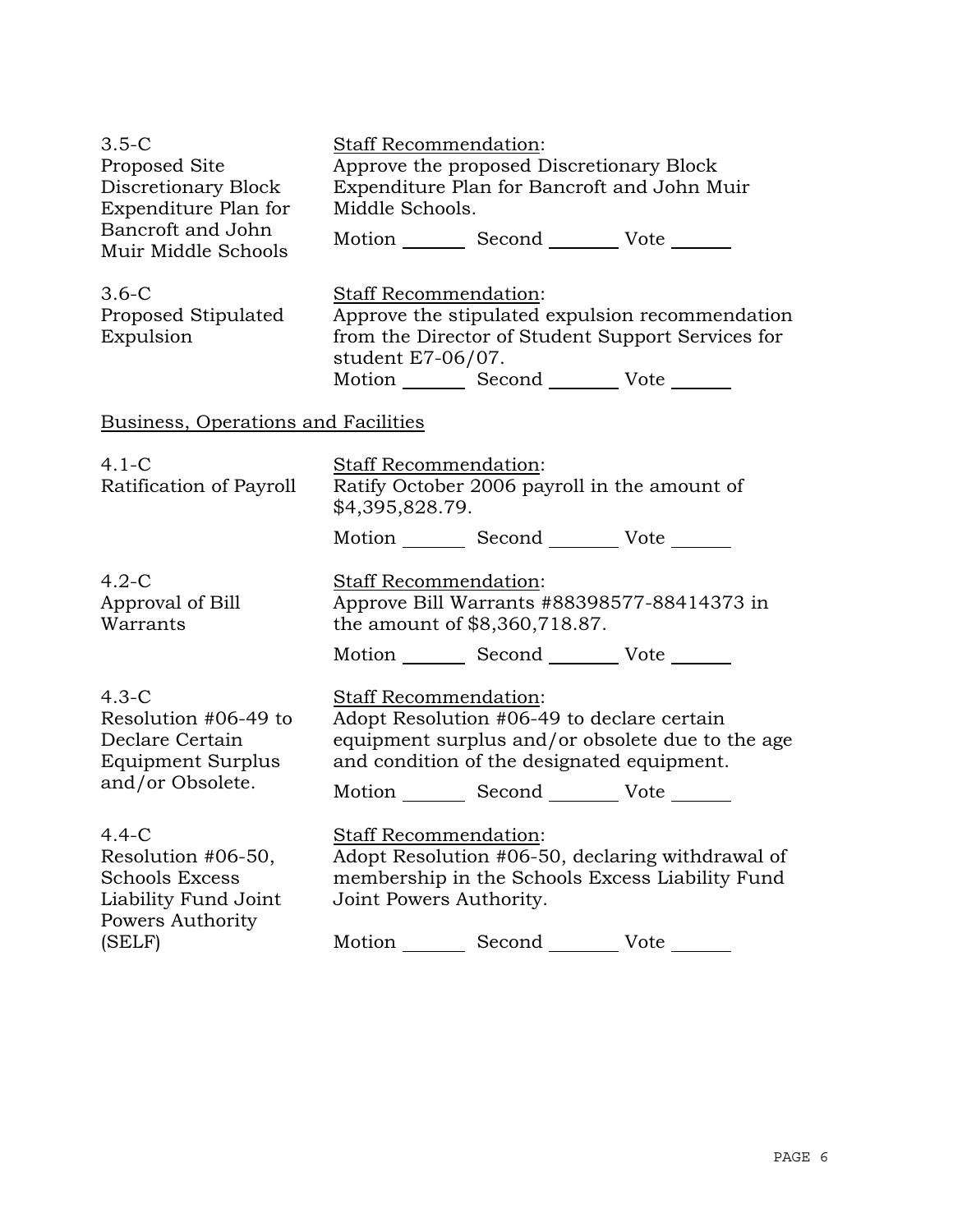| $4.5-C$<br>Resolution #06-51,<br><b>Public Employees</b><br>Medical and Hospital<br>Care Act with Respect                                                                                      | <b>Staff Recommendation:</b><br>Adopt Resolution #06-51, enrollment into the<br>CalPERS Health Plan Program for members of the<br>San Leandro Teachers' Association.                         |  |  |
|------------------------------------------------------------------------------------------------------------------------------------------------------------------------------------------------|----------------------------------------------------------------------------------------------------------------------------------------------------------------------------------------------|--|--|
| to Members of the San<br>Leandro Teachers'<br>Association                                                                                                                                      | Motion _________ Second _________ Vote _______                                                                                                                                               |  |  |
| $4.6-C$<br>Resolution #06-52,<br><b>Public Employees</b><br>Medical and Hospital<br>Care Act with Respect<br>to Members of the                                                                 | Staff Recommendation:<br>Adopt Resolution #06-52, enrollment into the<br>CalPERS Health Plan Program for members of the<br>California Schools Employees' Association.                        |  |  |
| California Schools<br><b>Employees Association</b>                                                                                                                                             | Motion _________ Second _________ Vote _______                                                                                                                                               |  |  |
| $4.7-C$<br>Resolution #06-53,<br><b>Public Employees</b><br>Medical and Hospital<br>Care Act with Respect<br>to Members of San<br>Leandro Unified School<br>District Management<br>Association | <b>Staff Recommendation:</b><br>Adopt Resolution #06-53, enrollment into the<br>CalPERS Health Plan Program for members of<br>San Leandro Unified School District Management<br>Association. |  |  |
|                                                                                                                                                                                                | Motion _________ Second __________ Vote _______                                                                                                                                              |  |  |
| $4.8-C$<br>Resolution #06-54,<br><b>Public Employees</b><br>Medical and Hospital<br>Care Act with Respect<br>to Members of<br><b>Teamsters Union Local</b><br>No. 856/Alameda                  | Staff Recommendation:<br>Adopt Resolution #06-54, enrollment into the<br>CalPERS Health Plan Program for members of<br>Teamsters Union Local No. 856/Alameda Building<br>Trade Council.      |  |  |
| <b>Building Trade Council</b>                                                                                                                                                                  | Second<br>Vote<br>Motion                                                                                                                                                                     |  |  |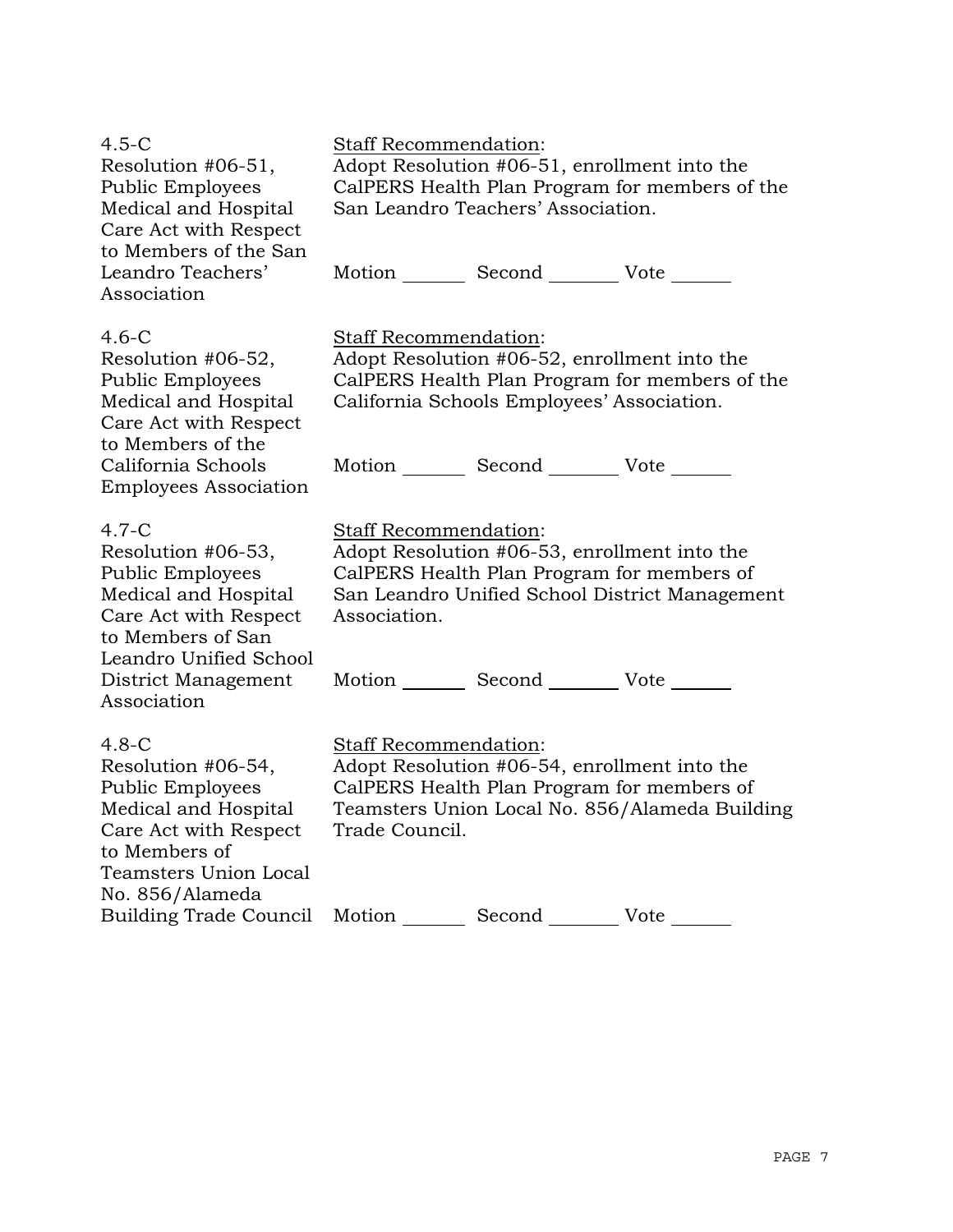| $4.9-C$<br>Resolution #06-55<br><b>Public Employees</b><br>Medical and Hospital<br>Care Act with Respect<br>to Part-Time District | <b>Staff Recommendation:</b><br>Adopt Resolution #06-55, enrollment into the<br>CalPERS Health Plan Program part-time District<br>Employees.                                                                                                                                           |
|-----------------------------------------------------------------------------------------------------------------------------------|----------------------------------------------------------------------------------------------------------------------------------------------------------------------------------------------------------------------------------------------------------------------------------------|
| Employees                                                                                                                         | Motion _________ Second __________ Vote _______                                                                                                                                                                                                                                        |
| $4.10 - C$<br>Change Order No. 2,<br>Port of Oakland Nose<br>Abatement Windows<br>Project, Garfield<br>Elementary School          | Staff Recommendation:<br>Approve Change Order No. 2 for Zolman<br>Construction Co., for the Garfield Elementary<br>School, Port of Oakland Noise Abatement<br>Windows Project, Bid Package No. 06-04, an<br>increase of 0.082% of the original contract sum.<br>Motion Second Vote     |
| $4.11 - C$<br>Change Order No. 2,<br>Port of Oakland Nose<br><b>Abatement Windows</b><br>Project, Monroe<br>Elementary School     | <b>Staff Recommendation:</b><br>Approve Change Order No. 2 for Zolman<br>Construction Co., for the Monroe Elementary<br>School, Port of Oakland Noise Abatement<br>Windows Project, Bid Package No. 06-04, an<br>increase of 0.98% of the original contract sum.<br>Motion Second Vote |

# **CONFERENCE**

These items are submitted for advance planning and to assist the Board in establishing future agenda items. The Board may, however, take action on the following:

# General Services

| $1.1 - CF$           | <b>Staff Recommendation:</b>                    |        |                                                |
|----------------------|-------------------------------------------------|--------|------------------------------------------------|
| Nominations for CSBA |                                                 |        | The Board will discuss and consider nominating |
| Delegate Assembly    | interested candidates for the California School |        |                                                |
|                      | Boards Association (CSBA) Delegate Assembly for |        |                                                |
|                      | the 2007-2009 term.                             |        |                                                |
|                      | Motion                                          | Second | Vote                                           |

## Human Resources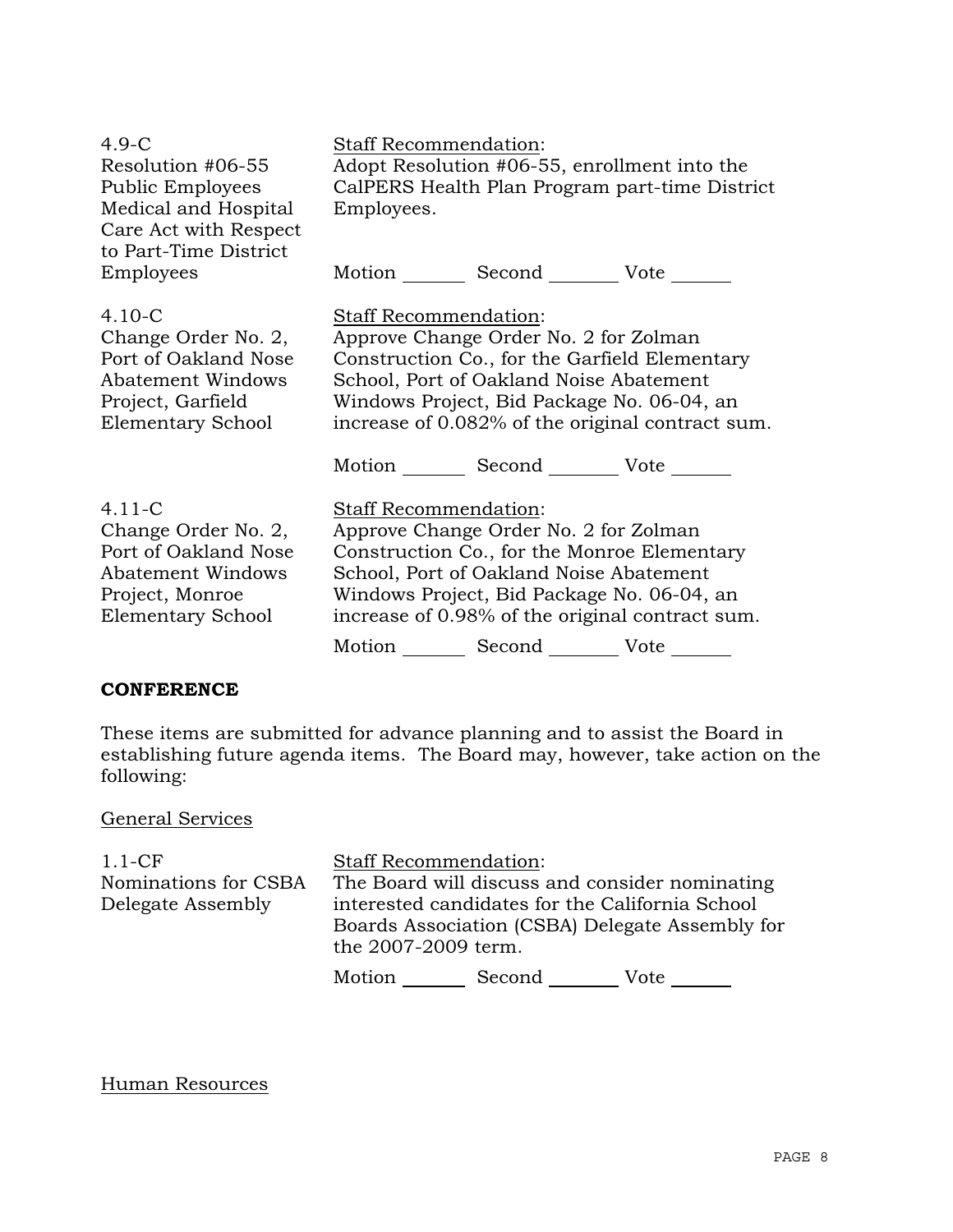| $2.1-CF$             | <b>Staff Recommendation:</b>                        |
|----------------------|-----------------------------------------------------|
| Director of Bond and | The Board will discuss and consider approving       |
| Measure B Projects'  | the limited-term (estimated at 6 years) Director of |
| Job Description and  | Bond and Measure B Projects' job description and    |
| Position             | position.                                           |
|                      | Motion<br>Second<br>Vote                            |

#### Business, Operations and Facilities

#### 4.1-CF

Bancroft Playing Field Turf Selection Analysis and the Installation of a Synthetic Playing Field Instead of Natural Turf Utilizing Measure B Bond Funds to Fund the Difference in Cost

# Staff Recommendation:

The Board will discuss and consider the Bancroft playing field turf selection analysis and the installation of a synthetic playing field instead of natural turf utilizing Measure B bond funds to fund the difference in cost.

Motion \_\_\_\_\_\_\_\_\_ Second \_\_\_\_\_\_\_\_\_ Vote \_\_\_\_\_\_\_

# 4.2-CF

Selection of Construction Management Firms to Support November 2006 General Obligation Bond

# Staff Recommendation:

The Board will discuss and consider the following construction management firms to support the District's November 2006 General Obligation Bond:

- 1. Harris & Associates (program and construction management Services)
- 2. O'Connor Construction Management (construction management services)
- 3. Kitchell Corporation (construction management services)

Motion \_\_\_\_\_\_\_\_\_ Second \_\_\_\_\_\_\_\_\_ Vote \_\_\_\_\_\_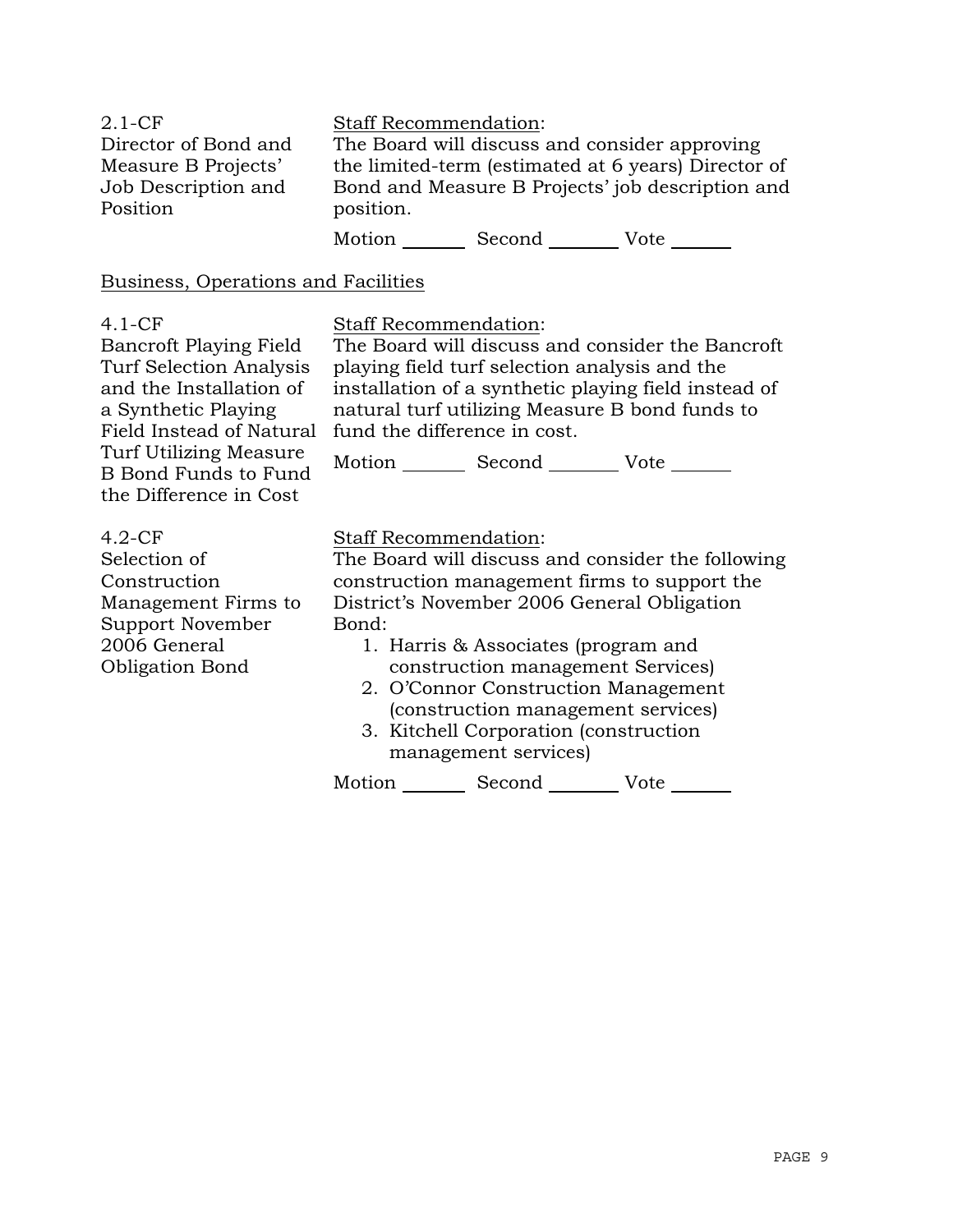4.3-CF Selection of Architect Firms for Professional Design Support for the November 2006 General Obligation Bond Staff Recommendation: The Board will discuss and consider the following architecture pool to complete the projects designated in the November 2006 General Obligation Facility Bond election: • WLC Architects • Aedis Architecture & Planning • Jeffery E. Wong Architects • MWM Architects • Sims Architects • Beverly Prior Architects Motion Second Vote 4.4-CF San Leandro High School Phase 2 Security Camera System Upgrade Staff Recommendation: The Board will discuss and consider the San Leandro High School Phase 2 Security Camera System upgrade. Motion Second Vote **INFORMATION** Business, Operations and Facilities 4.1-I Miscellaneous Receipts Staff Recommendation: Miscellaneous receipts for September 2006 in the amount of \$7,511,574.49, and October 2006 in the amount of \$15,984,392.31 have been deposited in the Treasury of Alameda County. **REORGANIZATION OF**  Election of President of the Board of Education for **THE BOARD**  2006/2007. Motion Second Vote Election of Vice President of the Board of

Education for 2006/2007.

Motion Second Vote

 Election of Clerk of the Board of Education for 2006/2007.

Motion Second Vote